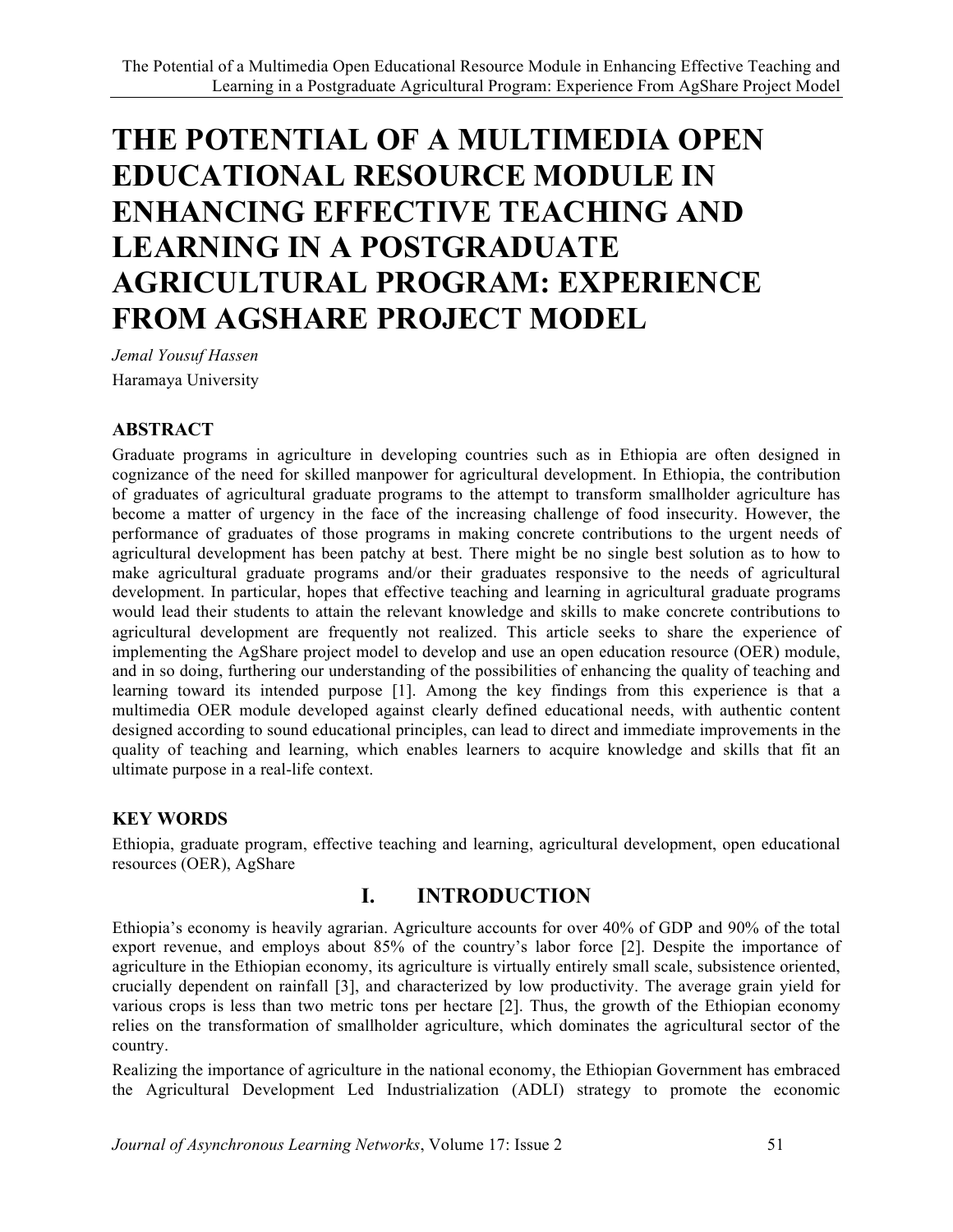development of the country since the early 1990s. Agriculture has been a central pillar of the country's successive development plans, which included the Sustainable Development and Poverty Reduction Program (SDPRP), which covered the years 2002–2005, and the Plan for Accelerated and Sustainable Development to End Poverty (PASDEP), which ran from 2005–2010. During these periods the government invested heavily in agriculture. On the basis of the experiences gained during the preceding plan periods and the national vision, the Growth and Transformation Plan (GTP) was prepared for the 2010–2015 period. Like all of the preceding plans, the GTP envisages that the agricultural sector will continue to be the major source of the economic growth of the country [3].

Moreover, recognizing the importance of agriculture, the Ethiopian government has been committing huge resources for the development of the agricultural sector in terms of opening up agricultural training and research institutions. As a result, the agricultural sector showed progressive growth over most of the last two decades. However, the huge potential for agricultural growth remains untapped in the face of persistent challenges of food insecurity [3, 4].

The low performance of agriculture contrasts with the potential for growth from the emerging market opportunities and technological innovation that could transform smallholder agriculture [4]. Such a scenario thus implies the need for knowledge-based transformation of smallholder agriculture that is situated in a complex and dynamic economic, social, and ecological environment. Successful knowledgebased agricultural productivity growth, in turn, heavily relies on enhancing the capacities of agricultural graduate programs [6].

In general, the need for intervention to address the critical failure of agricultural curriculum to meet the urgent need to transform smallholder agriculture in developing countries such as Ethiopia is not debatable. However, there might be no single solution to make agricultural graduate programs and/or their graduates relevant to the urgent need of agricultural development [6]. To this end, it is worth sharing an initiative on the ground.

The purpose of this paper is to share experiences and lessons learned from one of the ongoing developments in strengthening the regional master's programs in agriculture and veterinary sciences for eastern and central Africa—through the AgShare Project funded by the Bill and Melinda Gates Foundation (BMGF). Among the programs supported by the project, this paper specifically focuses on experiences with an AgShare-model-based multimedia OER module, "Perspectives of Agricultural Extension," developed for the regional master's program in Agricultural Information Communication Management (MSc-AICM) hosted by the Department of Rural Development and Agricultural Extension at Haramaya University in Ethiopia.

The paper is organized as follows: The next section presents a brief overview of the need for an alternative approach to teaching and learning and offers the AgShare model as a promising alternative. Section 3 presents the guiding principle of the AgShare model and the processes involved in developing the OER module. Section 4 presents the process involved in developing the module and its impact on effective teaching and learning. The section also highlights other aspects directly associated with effective teaching or otherwise. The final section presents key conclusions drawn from the experience with the OER module.

#### **II. THE NEED FOR ALTERNATIVE TEACHING AND LEARNING AND THE POTENTIAL OF THE AGSHARE-MODEL-BASED OER MODULE AS A PROMISING ALTERNATIVE**

The previous section highlighted that the potential for sustainable development to end poverty and hunger in Ethiopia heavily relies on the transformation of its traditional and subsistence-based agricultural system. The section also indicated the untapped potential for agricultural transformation that relies on knowledge-based interventions. In particular, such interventions are challenged by the limited human capacity in agriculture and allied fields [6]. The limited capacity in this context refers not only to the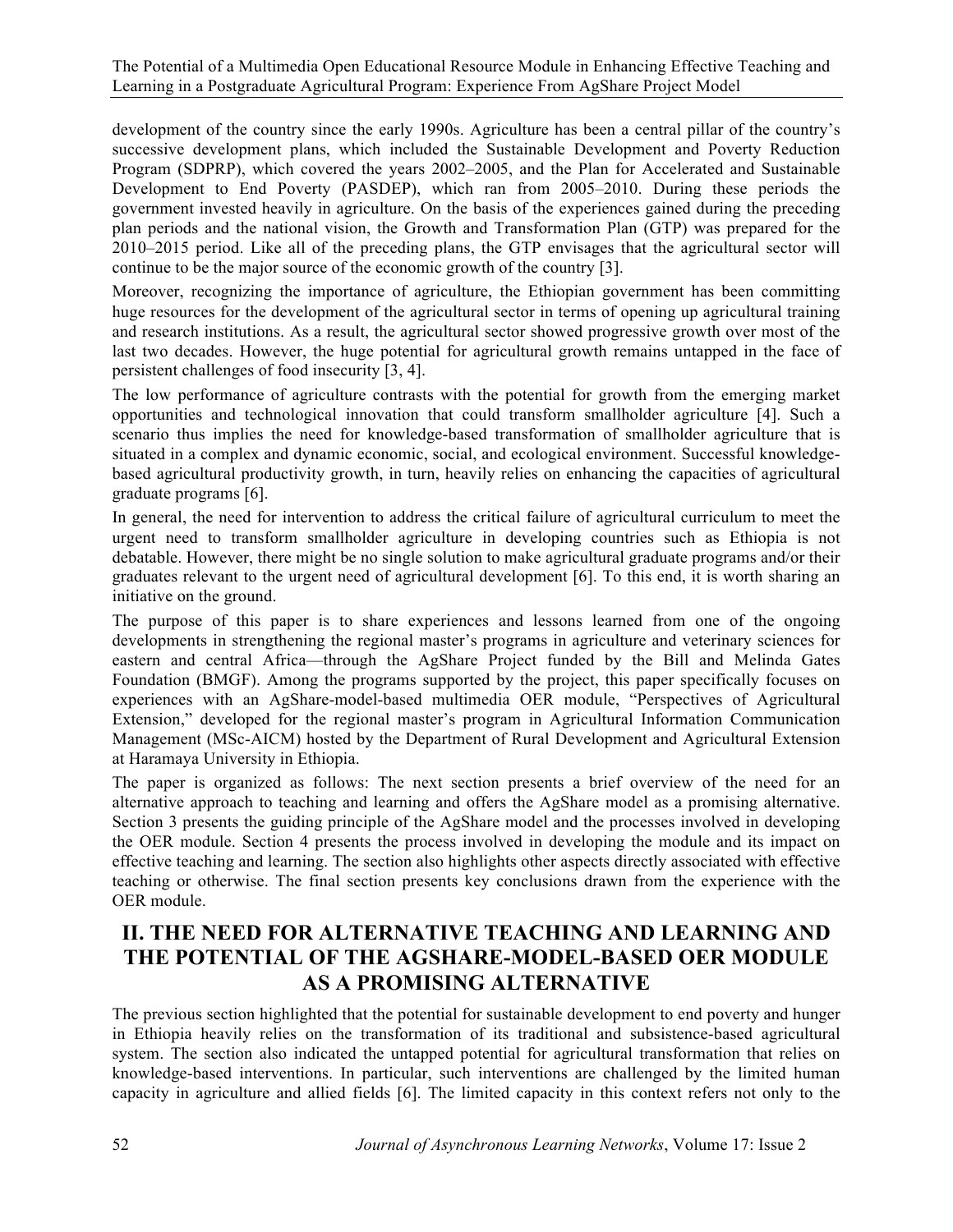number of graduates in the agriculture field but also the knowledge and skill required by the graduates to make meaningful contributions to agricultural development.

As a graduate of an agriculture program, one needs to have knowledge and skills that can contribute to the successful transformation of smallholder agriculture. This could be in the form of knowledge and skills required by agriculture graduates employed by organizations working at different levels, committed both directly and indirectly to making a difference in smallholder farmers' livelihoods. In connection to this, the teaching and learning in graduate agricultural programs is therefore expected to equip graduates with the required knowledge and skills. However, the effectiveness of the current style of teaching and learning in agricultural graduate programs in terms of equipping graduates with required knowledge and skills that enable them to make concrete contributions in agricultural development endeavours left a lot to be desired. To this end, it is imperative to ask the following question: in a country like Ethiopia with ample potential for agricultural development coupled with enormous resources committed to agricultural training and research, why does food insecurity and transformation of smallholder farmer livelihoods remain a challenge? The answer to this question leads to another question: could conventional teaching and learning at the agricultural graduate level enable graduates to have knowledge and skills that would have meaningful impact on agricultural development? Such questions obviously imply the pressing demand for quality teaching and learning in graduate agricultural curricula, raising questions about the effectiveness of conventional teaching and learning.

Standard conventional teaching in universities emphasizes teaching of theory with less focus on students' practical skills needed in the field. Students might be taught from up-to-date reference books, but the opportunity given for students to reflect on the practical application of the classroom theory in practical farming communities' situations is often limited. This kind of approach to teaching is not powerful enough to make the difference required to transform the lives of smallholder farmers. Transforming smallholder farmers requires intensive knowledge of the complex farming system and thus requires more community-based learning [6]. The emerging paradigm of quality teaching and learning is also in favor of such a move.

Linking classroom learning to the root context of the working environment has become the defining feature of the emerging paradigm of quality teaching in the twenty-first century. Graduates are expected to operate in complex, interdisciplinary, dynamic, and uncertain working environments. The mode of learning at university will need to equip students with appropriate skills, knowledge, values, and attributes that will enable them to succeed in such challenging working environments. To this end, there is a strong drive to build and create knowledge together with an understanding of working life and to reformulate the concept of knowledge in learning situations. Tighter connections with working life through different academic projects provide authentic opportunities to learn both generic and professional competencies [5]. Moreover, there is also pressure on universities from farming communities. In this regard the report of UNDP asserted the urgent need for linking African universities to rural farming communities to meet their growing needs [8].

The AgShare-model-based approach innovatively responds to such pressing needs. The module created relevant and effective student learning in the coursework component of the program, enabling students to engage directly with local issues rather than experiencing them through abstract theory. The AgSharemodel-based OER module enhanced the context of learning, teacher-student relationships, and structure of curriculum. These are known to be at the center of quality teaching and learning underpinning learning theory, discussed later in the paper.

# **III. GUIDING PRINCIPLES AND PROCCESES BEHIND THE SUCCESS OF THE AGSHARE MODEL**

The founding principles and the process they entail are behind the AgShare-model-based OER module's achievements. These achievements demonstrate the potential of the model's approach to enhance quality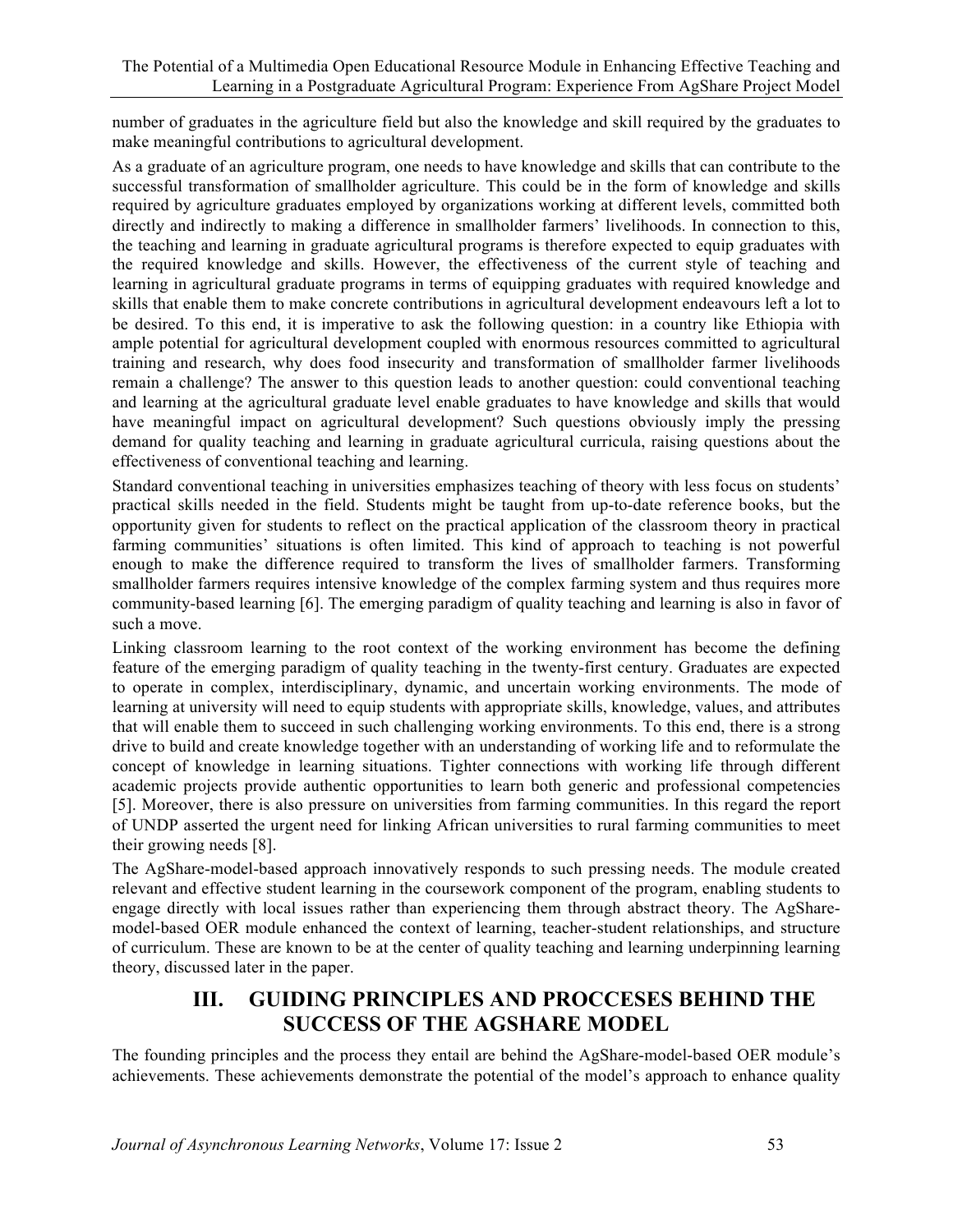teaching and learning. To this end, this section will briefly present the principles of the model, the process involved in developing the module, and the associated achievements.

The AgShare model is based on a set of comprehensive principles that guided the achievements of quality teaching and learning through multimedia OER. The guiding principles include the need to consider available resources in developing the OER module; designing OER according to sound educational principles; considering potential scalability of OER while serving the intended program; considering learner engagement in the process of OER development to enhance their learning experience; placing emphasis on the need to build structured relationships between academics, students, content suppliers, and community-wide partners, such as farmers, to facilitate the creation and sharing of OER with positive impact on all parties; and the possibility of repackaging OER for different target audiences besides the academic learners, such as farmers [1].

From the above premise, it is apparent that AgShare-model-based development of a multimedia OER module considers the need to respond to quality teaching and learning from the perspective of all stakeholders associated directly or indirectly with teaching and learning. To this end, it considers quality teaching and learning in light of the immediate purpose of classroom learning as well as the ultimate goal of enhancing the knowledge and skills learners need in a real-life context. In other words, the AgShare model implies that the nurturing of teaching and learning toward its intended purpose can be achieved if all stakeholders (for example, students, teachers, farmers, etc.) equally contribute to the generation and sharing of knowledge. It is an approach that is needed to nurture conventional teaching toward the development of more relevant and quality teaching needed to facilitate agricultural development. In general, the guiding principle of the AgShare model interestingly responds to different aspects of quality needs in the twenty-first century [5].

### **A. Processes Involved in Developing an Effective OER Module**

The process followed in developing the OER module "Perspectives of Agricultural Extension" demonstrated the innovative approach of the AgShare model that responded to the needs of key actors concerned, both directly and otherwise, with quality teaching and learning. To this end, this subsection explains how the process enabled achievement of the intended goal of the intervention while taking into consideration the prevailing context of teaching and learning.

**The prevailing teaching and learning context:** Like other postgraduate programs in Haramaya University, the prevailing teaching and learning context in the Department of Rural Development for its master's programs (MSc in AIMC and MSc in RDAE) and PhD program in RDAE is based on the conventional classroom lecture. The lecture class interactions are usually one-way and tend to be teacher centered. The course contents are primarily about abstract theory and are prepared by the course lecturer based on a course description given in the syllabus. Supporting theory-based class lectures with practical fieldwork usually depends on the motivation and commitment of lecturers. If efforts are made by some to provide printed case studies as references, the clarity of learning outcomes tends to be patchy, and it is questionable whether learners benefit from such print-based case studies. To this end, it is imperative to ask where and when the results from research and experience from community service get utilized to add value to classroom teaching. Or why is teaching separated from the other two pillars of universities research and community development—when they are all expected to support one another? The processes involved in AgShare-model-based OER module development provide an answer to such questions.

**Overall goal of the project:** The overall goal of the project was to establish a complete set of teaching and learning materials (integrating both printable and multimedia formats) for the course "Perspectives of Agricultural Extension" for the MSc program in Agricultural Information Communication Management (AICM), thereby creating opportunities for additional farmer impact, improved learning outcomes, and use by other MSc faculty in a variety of higher education institutions beyond those that created the materials.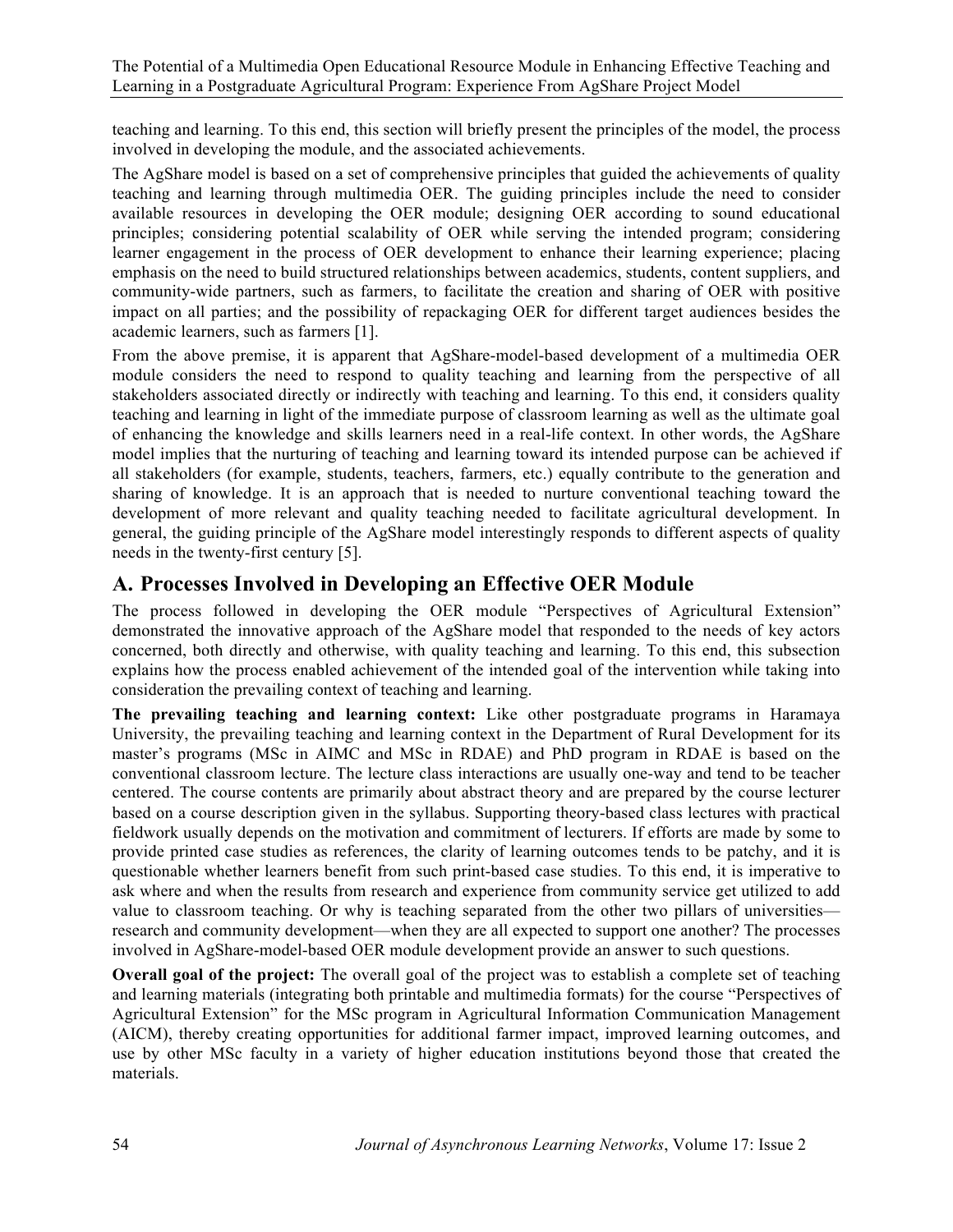**Process followed:** In order to achieve the above-stated goal, there were a number of activities involved in the process of developing the course package. The key activities included the following:

- Comprehensive review of available resources from both digital libraries (OER or otherwise) and physical libraries
- Review and documentation of relevant cases from extension activities of Haramaya University and the Department of Rural Development and Agricultural Extension
- Documentation of student activities in other agricultural programs, and use of relevant ones as part of multimedia packages for the course material development. This included student activities from
	- o "field project" activities of the regular undergraduate students;
	- o examples of "Supervised Extension Project (SEP)" activities of the mid-career undergraduate students; and
	- o "village stay" camp activities of the regular undergraduate students.
- Visits to farmers' fields with students to gather relevant evidence and for student engagement in case study production. These visits also served as a chance to gather feedback from farmers on relevant aspects of the module. For example, regarding communication channels, the farmers' preference for video messages, as opposed to print posters, was discovered.
- Synthesis and production of a final teaching and learning multimedia package involving the integration of a print- and computer-based multimedia package for the course that followed a sound pedagogical standard with the assistance of a technical expert in the field. This process also included gathering feedback from students on the full content of the material.
- Publishing the multimedia module OER on DVD and on the OER Africa website for use in a Moodle Virtual Learning Environment and to be loaded on RUFORUM website after being peer reviewed.
- Distribution of the DVD to key stakeholders that included universities in Ethiopia (all public universities and some private universities), governmental and nongovernmental development organizations.

**Achievements:** The process enabled the achievement of all the intended goals, though a few of them need further assessment with regard to OER uptake by other higher learning institutions. An initial national advocacy workshop and DVD distribution indicated that the OER was well received; however, this was an on-the-spot reaction, and further assessment is yet to be made. The following section looks at the achievements in more detail, but the following were the key achievements:

- 1. A comprehensive contextually relevant multimedia module, "Perspective of Agricultural Extension," with up-to-date, relevant global cases and theoretical content. This has helped shift the context of teaching from being solely theory based to being more practical and local-context based.
- 2. A well-structured multimedia module with clearly defined learning outcomes guiding independent student learning. This enabled students to benefit by using the multimedia package, which contextualized the nature of extension systems in theory as well as in practice. Moreover, the package was found to motivate students to read in detail, unlike conventional printed books, which are less interactive and demand searching in a physical library.
- 3. The process impacted content developers in different ways. For example, it broadened their knowledge on the subject in the field. It also influenced the way teachers value local knowledge, available untapped research outputs, and results from the practical field activities of other academic programs, as well as changing their view of their role as teachers in the classroom.
- 4. Farmers impacted positively in the process of students conducting case studies.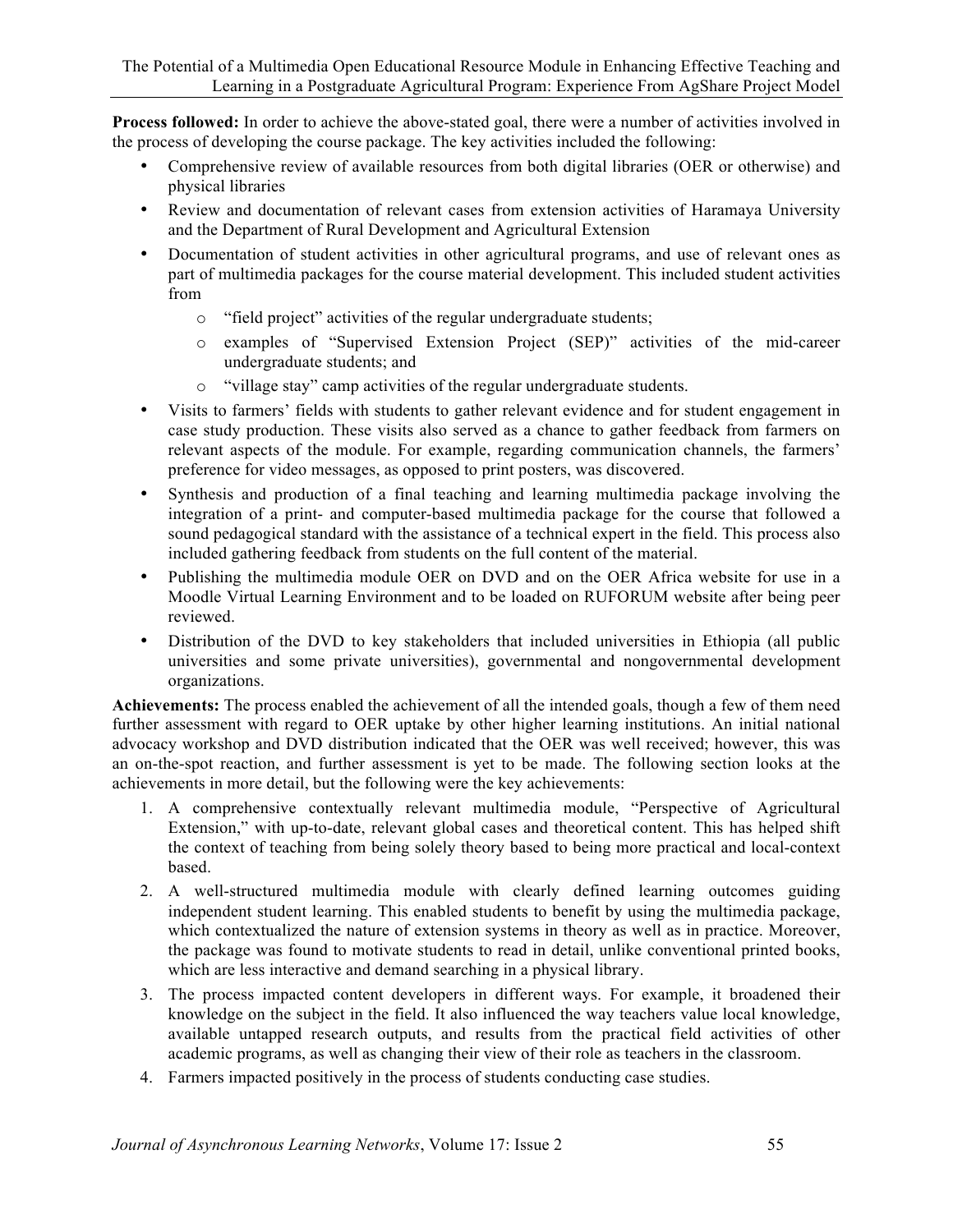In general, the innovative nature of the process the model guided in developing the course material is evident. For instance, the focus on contextualized local agricultural extension activities undertaken by Haramaya University, and considering lessons from student field practical activities in developing the module are among its exemplary innovations. The extension activities of the university and students' field-based practical extension activities have been ongoing for years within the university and the department. But systematic documentation and case study production had not previously been attempted. Neither were these local experiences formally used in the contents of any course materials in the academic program, which focus on theory and other countries' examples instead. To this end, the project made good use of relevant experiences in the development of the "Perspectives of Agricultural Extension" course material, demonstrating the possibilities of nurturing context of learning with available resources and the synergy between the pillars of the university.

# **IV. IMPACT ON EFFECTIVE TEACHING AND LEARNING**

From the premise of the AgShare-model approach described in the previous section, the innovative capacity of the OER module in responding to the provision of quality teaching and learning is apparent. In this regard quality teaching and learning is described by OECD as follows:

Quality teaching is the use of pedagogical techniques to produce learning outcomes for students. It involves several dimensions, including the effective design of curriculum and course content, a variety of learning contexts (including guided independent study, project-based learning, collaborative learning, experimentation, etc.), soliciting and using feedback, and effective assessment of learning outcomes. It also involves well-adapted learning environments and student support services [5].

From the above description, it is apparent that the "context of learning," "student-teacher relationship," and "structure of curriculum" are valid parameters with which to assess the AgShare-model-based OER module on the quality of teaching and learning from the perspective of both teachers and students. Using these parameters, the overall project-wide results from external evaluation showed that the AgSharemodel-based multimedia OER positively impacted three main factors underlying effective teaching and learning (see Table 1 summarizing the results from students' and teachers' responses). The indicators used to measure each dimension were validated by an external evaluator [1].

| Dimensions of teaching and learning                  | Indicator for exemplary teaching and learning                |
|------------------------------------------------------|--------------------------------------------------------------|
|                                                      | Content is developed in an authentic context                 |
|                                                      | Learners are introduced to a "community of practice"         |
| Context of learning                                  | Theory is linked to practice                                 |
| $\overline{2}$ .<br>The teacher-student relationship | The teacher interacts with students. The student's voice is  |
|                                                      | heard.                                                       |
|                                                      |                                                              |
|                                                      | Problem solving and debate occur                             |
|                                                      | Course design makes structure and outcomes clear             |
| The structure of the curriculum<br>$\mathcal{F}$     | Students have access to supplementary resources and readings |
|                                                      | Students and teachers can adjust sequencing of topics        |
|                                                      | Students and teachers can adjust <i>pacing</i> of content    |
|                                                      | Formative as well as summative assessments occur             |
|                                                      | Assessment is aligned with module structure                  |
|                                                      | Assessment criteria are clear to students.                   |

**Table 1: Result Summary of Impact of Multimedia OER Module on Teaching and Learning. Source: AgShare Planning and Pilot Project Impact Assessment Report [1]**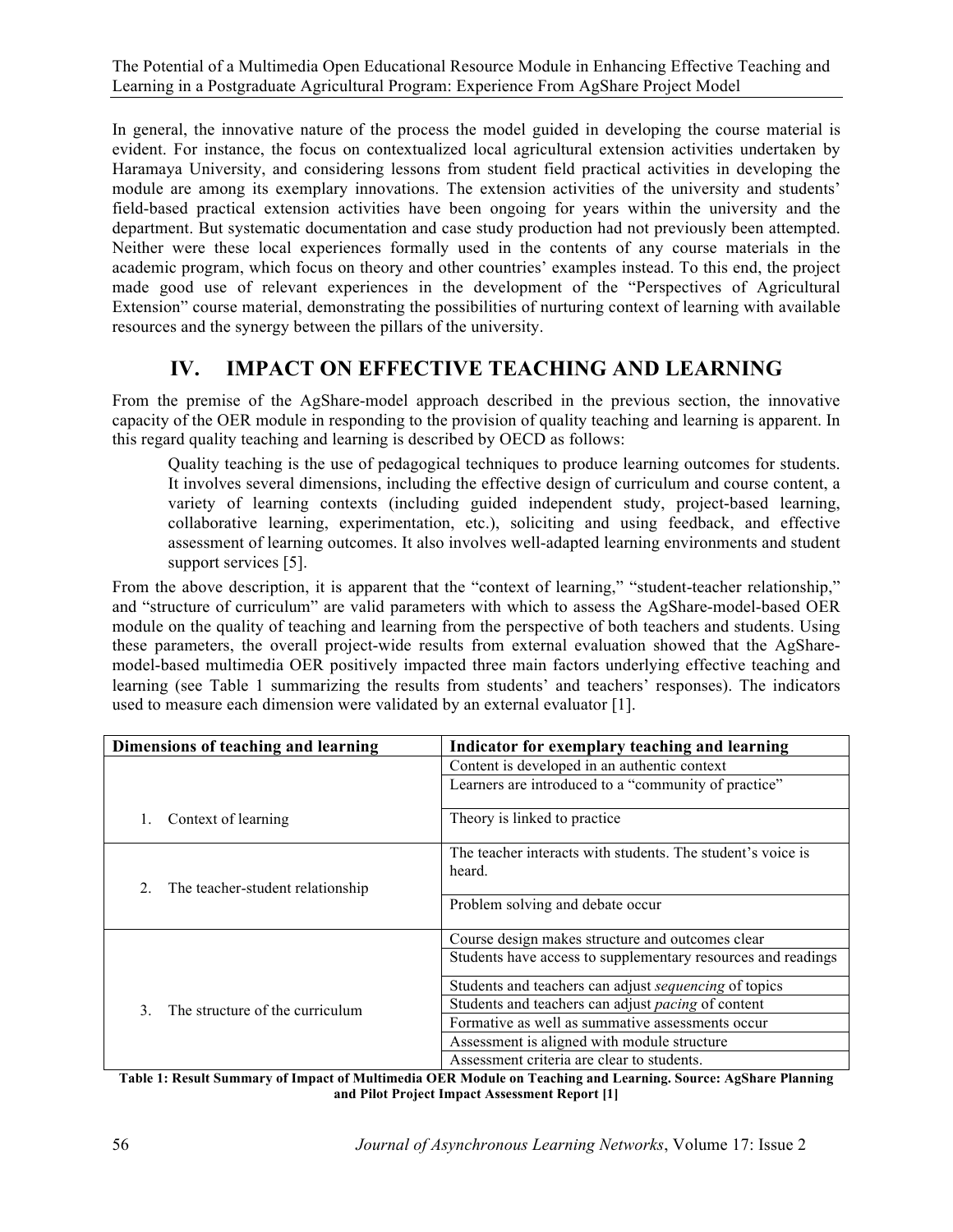# **A. Impact of Multimedia OER on Teaching and Learning Context**

An OER module can be developed, but the most important consideration is whether the OER brings a meaningful contribution to teaching and learning in terms of nurturing classroom teaching for the intended purpose. In this regard, it is possible to consider to what extent the OER module could contribute to quality and relevant teaching and learning as compared to the conventional approach to teaching. Quality teaching and learning is a relative concept, and it may vary in different contexts. For the purpose at hand, the quality of teaching in universities described by OECD [5] can be considered. That is, quality teaching implies equipping students with knowledge and skills required in their working environments, which in turn calls for reformulating the concepts of knowledge in the learning situation. To this end, the multimedia OER module, "Perspectives of Agricultural Extension," constituted with theory and local case studies, was found to enable students to learn both the standard theoretical knowledge and practical applications.

With the multimedia OER module, the context of teaching and learning moved from the traditional, solely abstract-theory-based learning to more practical, real-life-based learning. The generic theories are interpreted by examining authentic content from a local context. Students are exposed to the community of common practice through video case studies embedded in the module.

It is worth noting that the principles underlying the AgShare model collectively contributed to the enhancement of classroom teaching and student learning. For example, the process of developing the multimedia OER module "Perspectives of Agricultural Extension" involved a number of activities guided by the model. It included the content writers' review of available digital and physical resources; student engagement in producing case studies; the incorporation of student and farmer feedback to improve the content of the module, etc. This process provided the group of students who were attending the course during the process of developing the module materials with the opportunity to test classroom theory in the field. The subsequent cohort that used the complete set of module materials also had similar experiences. The embedded video derived from local cases studies that were carried out by their fellow students enabled them to learn from authentic content and inspired them to explore independent learning opportunities in the practical setting of farming communities.

### **B. Impact on Teacher-Student Relationship**

The dynamic and complex social and economic environment of the twenty-first century calls for a change in the role of teacher as a transmitter of knowledge to the students. Teachers should be required to create a learning platform for students. For instance, the challenges facing agricultural development in emerging economies demands that the new generation of agriculture and rural development graduates be independent thinkers. This, in turn, demands a shift from traditional teacher-centered approaches to student-centered approaches. Learning is a lifelong process. Unconventional curriculum and teaching methodology are needed to enable the graduates "learn how to learn." It is only through enhancement of learners' learning capacity that academic programs can produce dynamic graduates who have relevant and required competence for responding effectively and efficiently to the challenges of the everincreasing, multidimensional, and complex issues in agriculture and rural development [7].

The AgShare-model-based multimedia OER module demonstrated its innovativeness in responding to the above-indicated demand for change in the style of learning in higher learning institutions. The module has nurtured the teacher-student relationship. It created the opportunity for teacher-student interaction, and created a platform for debate and problem solving. Unlike the conventional, teacher-centered approach, whereby teachers are the source of knowledge, students also have the opportunity to contribute to knowledge generation.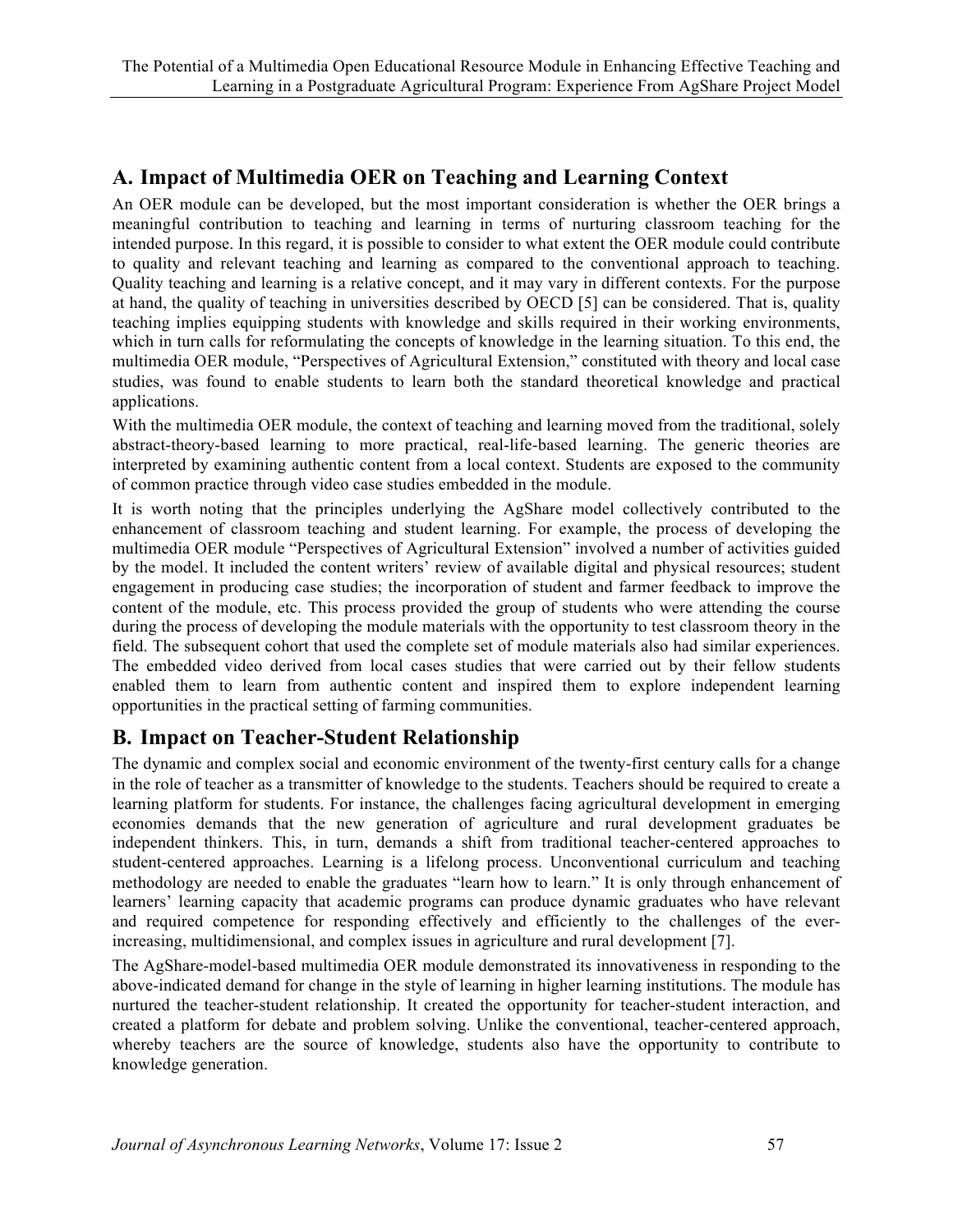Independent problem-solving skills are among the abilities required from graduates of agriculture in dealing with smallholder farmers' problems in a real-life context. To this end, the OER module-based approach provides opportunities to come up with solutions such as case studies based on generic theory and local case studies. The following result from a report on the AgShare Project's impact also demonstrated such achievement:

Students have DVDs with real-life situations relevant to theory. They read first, then discuss in class. "Students don't arrive knowing nothing." Class time is about exchanging insights, clarifying issues, debating issues, forming opinions.

Case studies lead to questions about issues. Because the teacher or textbook is no longer the authority, students learn by coming to their own conclusions.

"Conventional teaching can be dry" because it's so abstract. We must teach concepts like the institutional approach, managerial approach, etc. With OER "theory comes to life, we see it in everyday life" [1].

The potential of the module to create opportunities for learning from peers is apparent. Peer learning is important in the diverse profile of graduate students, which includes individuals such as adult learners with concrete experience and years-long mind-sets.

# **C. Impact of Multimedia OER Module on the Structure of the Curriculum**

The impact on the structure of the curriculum is another impressive effect of the OER module, "Perspectives of Agricultural Extension." This includes well-structured content with clear learning outcomes and systematically designed assessment criteria motivating students' engagement in the process of learning while also providing up-to-date reference material online and/or embedded in a DVD, available with just a click.

The overall structure of the module was found to be impressive in making teaching and learning relevant and effective. The process of its development brought understanding to lecturers that quality of classroom delivery goes beyond using up-to-date reference materials, which are often in the Western context. Quality and relevance is best interpreted as "fitness for purpose"—adapting the knowledge to local context [6]. Here it may also imply that the mere development of OER is not a panacea to solve the problem; how the OER is structured in putting available knowledge into context is also important. To this end, for example, up-to-date theoretical references and/or empirical findings in other contexts are placed in the module with proper guidance for the student to reflect on how those references or findings can be used or what they imply in a local context. The AgShare-model-based project-wide impact assessment also confirmed that structuring a module in an OER can take students to "the highest level of conceptual thinking" [1].

In general, the process of the module development and the final design enabled/enables learners' independent learning. In the process of its development, students were linked to rural farming communities to come up with relevant case studies as part of a learning exercise. The full content is also designed in a similar manner, guiding students to conduct similar learning exercises. This is the kind of approach to learning expected to enable learners to obtain the knowledge and skills required to make concrete contributions in real work conditions.

It was also observed that the local case studies provided teachers with inspiration to get out of their "ivory tower." The knowledge of farming communities' experience enables them to assess the relevance and effectiveness of their teaching, and to identify other opportunities for learning from real-life situations.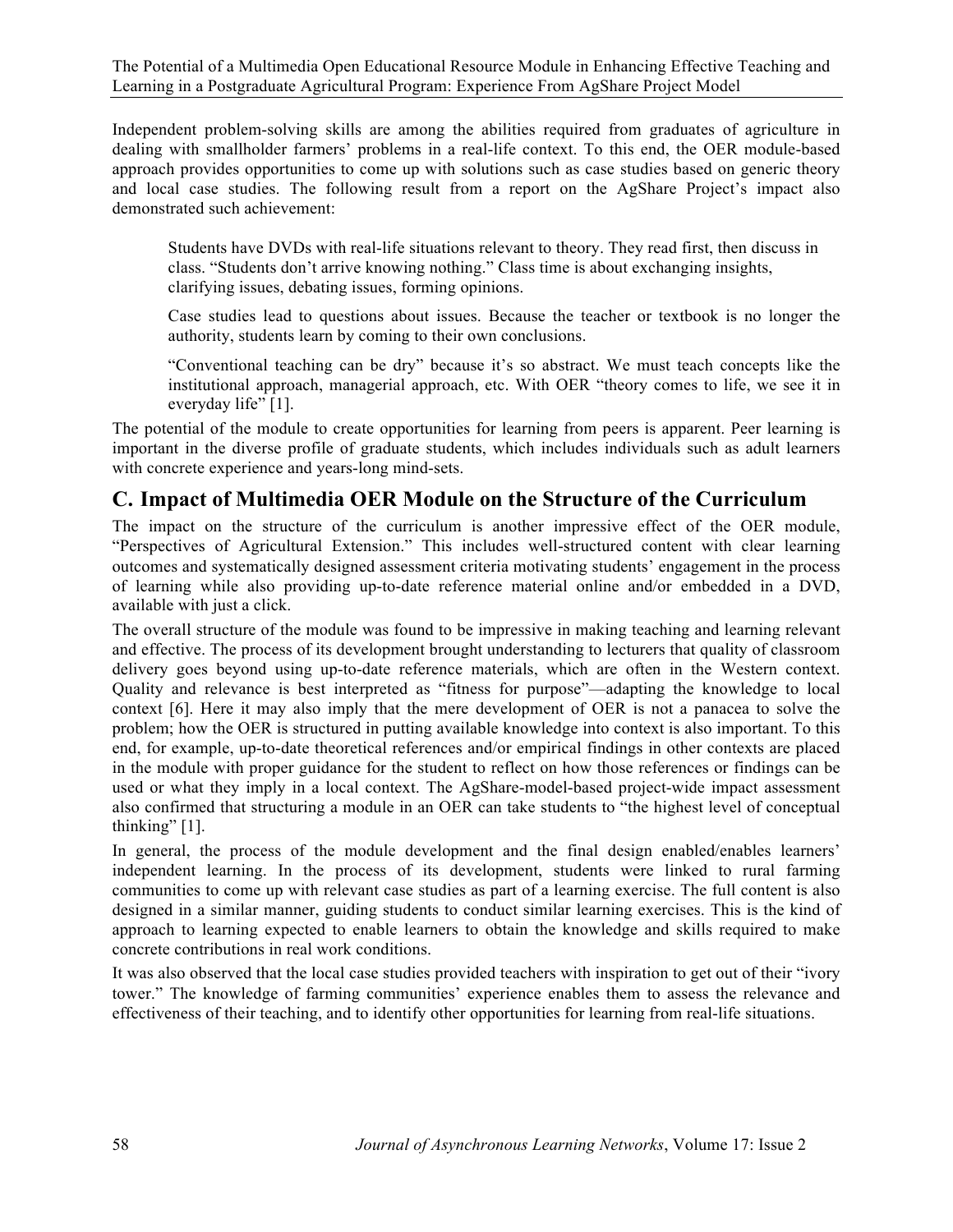## **D. AgShare-Model-Based OER Module Draws Attention to the Synergy Between the Pillars of University**

Higher learning institutions such as Haramaya University are established along three pillars—teaching, research, and extension (community service/development). In this regard, Haramaya University has engaged in these activities ever since its establishment. For example, the first public agricultural extension service in the history of Ethiopia was mandated to Haramaya until the shift of this mandate to the Ministry of Agriculture. Besides countless academic researches, the university is also responsible for conducting commodity research for the eastern regions of the country in collaboration with the national agricultural research institutes. As a result, it has released a number of research-improved technologies, such as crop varieties, animal breeds, post-harvest technology, small-scale poultry-production technology, etc.

Notwithstanding the pioneering experience of Haramaya University in research and extension, the university has overlooked its contribution of research results and experience from community service in enhancing learning. Classroom teaching is highly dependent on books written for the more developed Western context. To this end, the experience with the OER module based on the AgShare model has created a direct link between teaching, research, and extension/community service. For example, the module "Perspectives of Agricultural Extension" demonstrated the link between the three pillars of the university through video case studies that were developed. These video-clip components in the OER module serve to illustrate the farmer-research-extension linkage. This approach to curriculum materials development has brought to classroom teaching the innovations from scientific research, farmer reactions to the innovation, and the role of extension advisory service in the innovation process. The OER module, during a national advocacy workshop's showcase, was praised by participants and served to bring attention to the importance of available resources on the shelf, which could add value to teaching and learning.

# **E. Multimedia OER Module Ensured Quality of Teaching and Learning Maintained**

Although the quality of the module developed through the AgShare model is subject to further evaluation [1], experience with the approach demonstrated its potential to enhance the quality of teaching and learning in different respects. In this regard, the potential contribution of the model to quality mainly revolves around the process involved in developing the module, as discussed in the previous section. The process involved was comprehensive and included the review of available theoretical concepts from both digital and physical libraries, local case studies from student fieldwork, and student and farmer feedback. These processes, if systematically followed, enable movement away from conventional teacher-centered and theory-based learning to more relevant student-centered and community-based learning. In other words, in the AgShare model the basic theories are not compromised, but rather value is added as theoretical concepts are interpreted together with local case studies.

The other important aspect of using the multimedia OER module is that it ensures the sustainability of delivering quality teaching and learning over time. In universities, lectures for courses are usually given based on the course description in terms of the time or credit hours set in a curriculum. The quality of course delivery is mainly assessed by students based on certain criteria, such as provision of a course outline and its coverage, provision of reference material, instructors' level of preparation for the lecture class, his or her knowledge of the subject matter, etc. In connection to this, the opportunity to improve student learning using practical cases relies on an individual teacher's self-motivation and commitment. Moreover, even if he or she is motivated and committed to that end, the curriculum might not be well structured. Multimedia-embedded and well-structured OER is obviously a solution to such challenges. Once in place, a good quality OER can provide well-organized lecture notes supported by both theory and practical cases for lecturers as well as learners.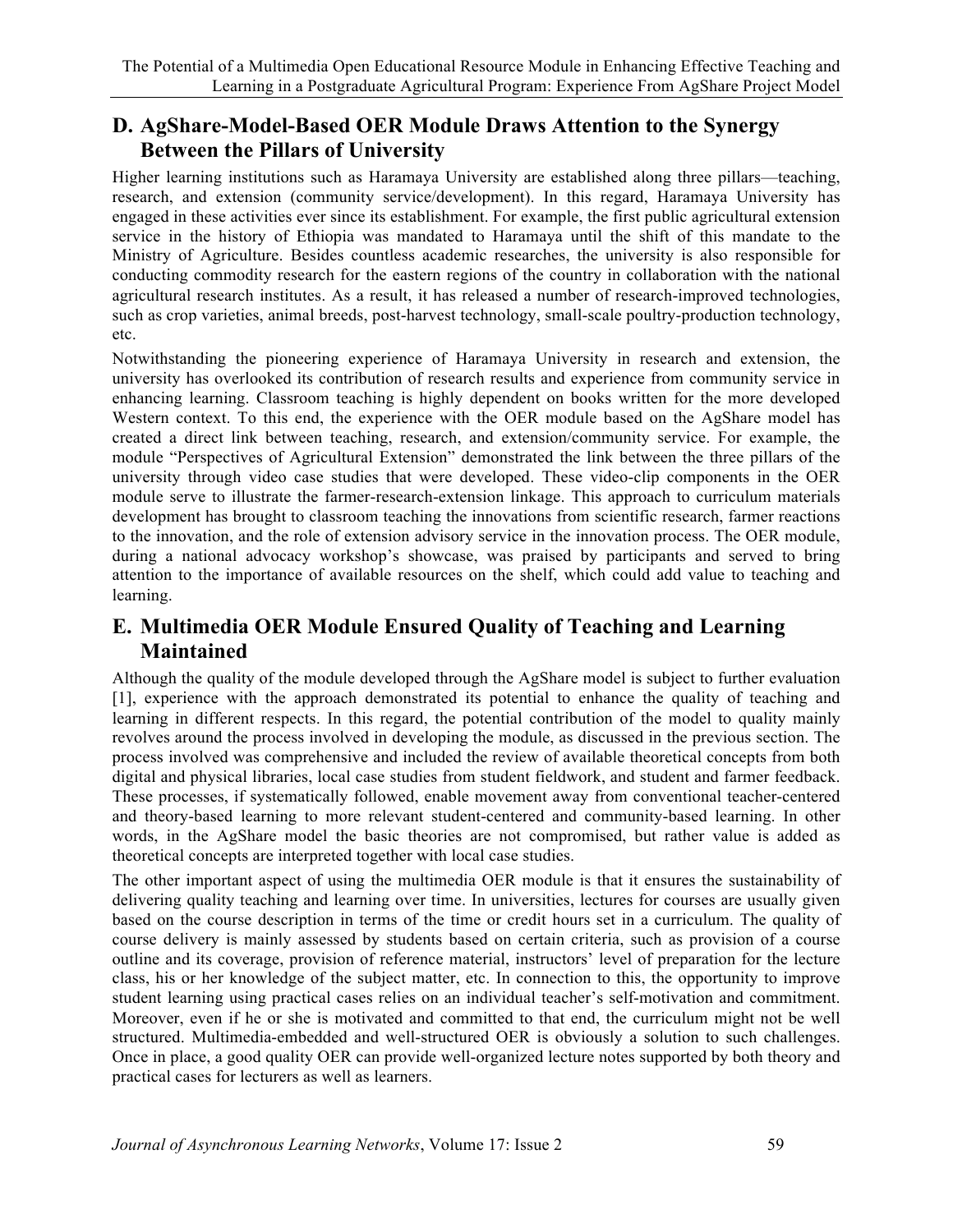It is also possible to see the contribution of the OER module as one way of setting minimum standards to ensure quality in terms of the content of the course and its relevance in enabling learners to achieve the required knowledge and skills. It also has the ability to facilitate continuity of teaching and learning in the face of high staff turnover, a common problem of most universities in Ethiopia. Moreover, in the dynamic world of the twenty-first century, once such an OER module is in place, it will be easier to update to keep in line with the changing knowledge frontier. It is obvious that courses delivered without such OER have fewer opportunities to change with the changing knowledge frontier. This lack of opportunity for change is because the course content is in the hands of lecturers, and it is invisible to the associated community of common practice, whose scrutiny could make it better.

# **F. OER Placed Farming Community at the Center of Learning Process**

Community-based learning is at the center of developing AgShare-model-based OERs. The focus given to farming communities in the AgShare model was found to be responsive to the growing challenges around the need to enhance learning. For example, at the beginning of this paper, the growing need for experiential and/or community-based learning and the need for linking African universities to rural communities are indicated. In connection to this, the OER developed through the AgShare model has been innovative in linking classroom teaching with farming communities through field-based practical cases. Students are also linked to farming communities as part of their learning engagement. The evaluation of the AgShare project also confirmed the impact of the AgShare model on farming communities, as well as their impact on classroom teaching.

# **V. CONCLUSIONS**

It can be concluded that it is possible to enhance the quality of teaching and learning in agricultural curricula, and thus to enhance the capacity of graduates to have meaningful impact on agricultural development. This can be achieved through the development and use of relevant multimedia OER modules if a systematic approach that encompasses the following key principles among others is considered in its development:

- 1. Designing systematic processes that ensure relevance of learning context, mode of delivery, and structure of the module. Well-contextualized multimedia OER modules that are developed along clear pedagogical principles can lead to direct and immediate improvement in the quality of teaching and learning.
- 2. Building structured relationships between academics, students, content suppliers, and communitywide partners, such as farmers, in facilitating the creation and sharing of OER can yield a positive impact on all parties involved. This is one of the most powerful principles of the AgShare model. For example, engaging students in the production of educational materials contributed to the enhancement of their own learning experiences, which will enable them to deal with problems in real life; farmers' farming practices can be positively impacted through their interaction with students during their field engagements and/or from their participation in the creation of OER module components, such as video cases that are used in addressing their needs.

### **VI. REFERENCES**

- 1. **AgShare Plan and Pilot Project.** Impact Study Report (2011). http://www.oerafrica.org/agricultureoer/AgricultureResources/ResultsPage/tabid/1784/mctl/Details/i d/39276/Default.aspx
- 2. **Federal Democratic Republic of Ethiopia.** Growth and Transformation Plan: 2010/11–2014/15, Annual Progress Report for the 2010/11 Fiscal Year, Ministry of Finance and Economic Development, Addis Ababa, 2012.